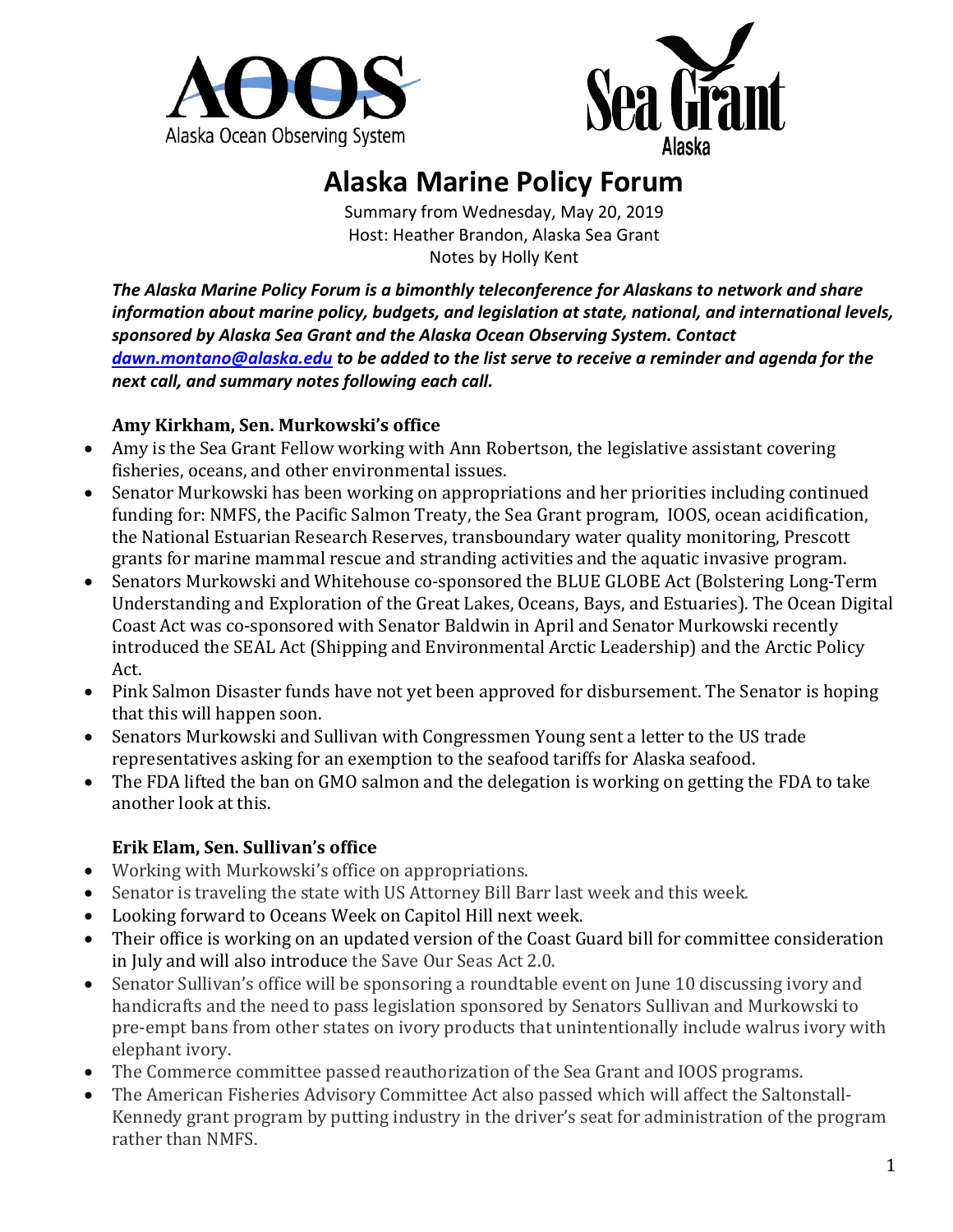## **Greg Smith, Rep. Andi Story's office**

• HB 116 was sponsored by Representative Story's office to simplify the DNR lease renewal process for aquatic farms and is moving through committees.

# **Liz Harpold, Rep. Dan Ortiz's office**

• HB 41 on Shellfish Enhancement projects passed out of Fisheries Committee and is now in Senate Finance .

# **Senator Jesse Kiehl**

• Wants to note that the Senate will not be able to pass an operating budget in time to prevent many State of Alaska departments' layoff notices to go out.

# **Doug Vincent-Lang and Rachel Baker, Alaska Department of Fish & Game**

- The department is working to add federal funds to the Pacific Alaska Salmon Treaty to assist the department in implementing treaty items.
- The department plans to work with NPRB on Chinook salmon issues.
- Through their seat on the NPFMC, the department is putting together a list of issues to tackle over the next four years.
- The Marine Mammal Protection Act is problematic across Alaska as it says that marine mammal populations are to be managed for their optimal sustained population, putting a marine mammal at a higher priority than any other marine animal or as a part of a functional marine ecosystem. Will work with the Alaska delegation to change that.
- Rachel adds that the NPFMC is having a meeting in Sitka next week and of special interest to the department are the reports that will be presented on the Observer Program performance for 2018 and several reports on salmon bycatch management programs.

# **Glenn Haight, Board of Fisheries**

• Glenn described the Board of Fish process. Proposals for policy changes are received by the board in April and then a review is published in August with the first board meeting happening in October. The board considers different areas and issues on a rotating basis so this year they are focusing on Lower Cook Inlet, Kodiak, Upper Cook Inlet and statewide king and tanner crab.

#### **Heather McCarty, Central Bering Sea Fishermen's Association, Co-Chair of the Mariculture Task Force**

- The goal of the task force is to restore Blue King Crab in the Pribilof region and Red King Crab in the Gulf of Alaska.
- Legislation is needed to establish a regulatory framework for ADF&G to manage shellfish hatcheries to facilitate restoration.
- Senate Bill 22 & House Bill 41 are companion bills first proposed four years ago by the administration to address shellfish hatcheries and did not get passed.
- The bills were proposed again in 2017 and did not get passed.
- The bills are in the legislature now for the fifth year.
- SB22 is in senate finance with an amendment opposed by the United Fishermen of Alaska (UFA) as they feel it sets a bad precedent. HB41 is also in senate finance in its original format.
- January will bring a new effort for both bills in the legislature.